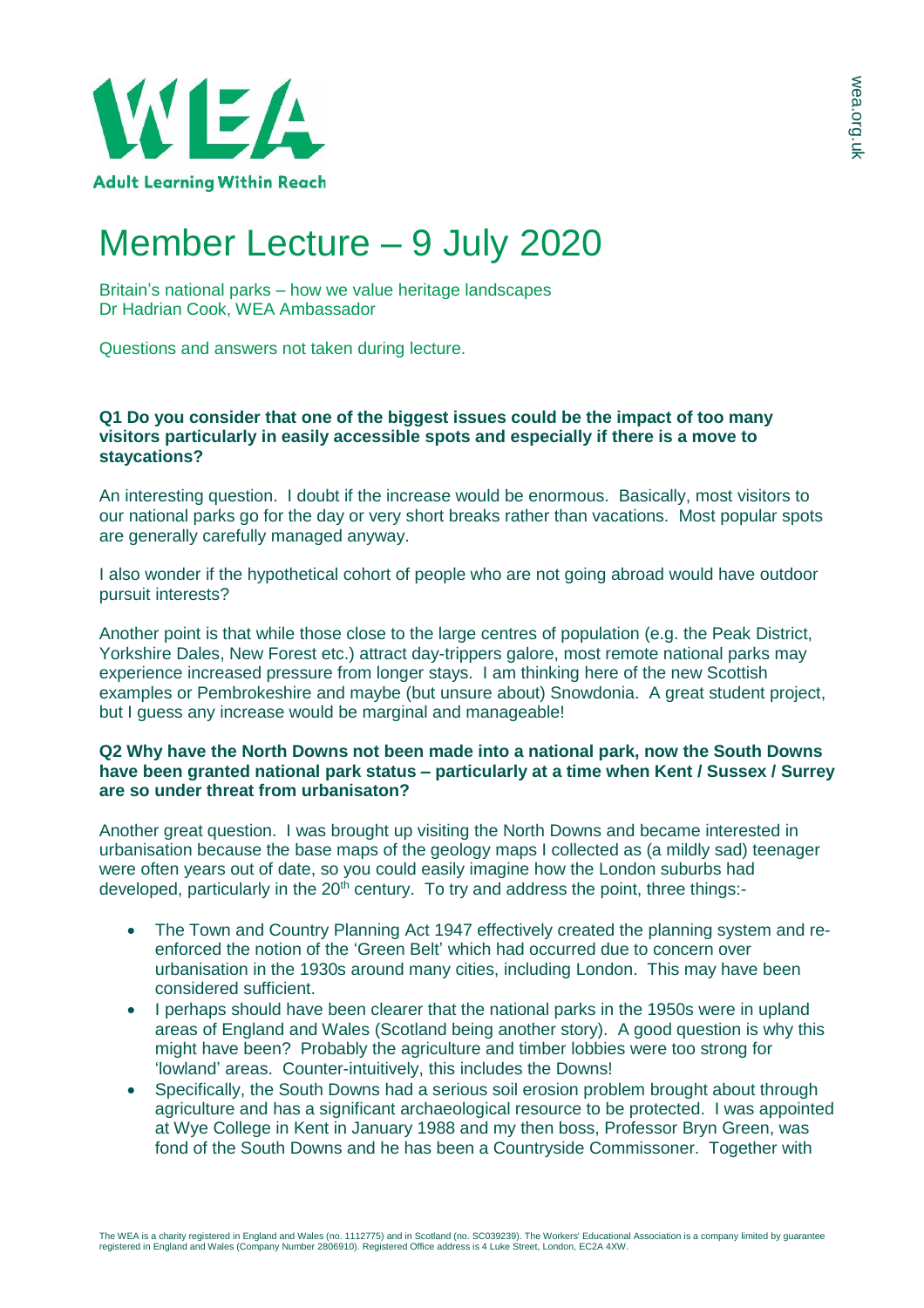

the work of Dr John Boardman (once Brighton Poly and late of Oxford University) who did amazing work on soil erosion (the Rottingdean study is most famous, you can Google it), a kind of head of steam was built. It was realised in 2011 when the national park was declared.

While the problems of the South Downs have been greater overall, do not think a national park for the North Downs is impossible!

### **Q3 Does tourism influence when assessing whether to grant national park status?**

Indeed it does. The criteria for establishing national parks includes the idea of protecting valued areas for development, deemed in appropriate feed of the back of a popular sense of their heritage, environmental and aesthetic value. Hence the problem is to manage visitors but also keep the local economies vibrant. An anecdote:-

Many years ago the Cook family took a cycling break on the Tissington Trail in Derbyshire. In a nameless small town, I had to repair a puncture on one of my kid's bikes. We did this following a jolly lunch in the local pub where the landlord and landlady could not do enough to accommodate families. Anyway, half-way through the repair, a dreadful women came out of her house and started shouting at me for changing a tyre in the road below the bank to her garden. My reply was a sarcastic 'come and repair your bike in my garden anytime'. The two responses to me signify on the one hand a legitimate business response to keep the economy within the national park vibrant, the other a super-Nimby approach from someone I imagine whose house was worth a small fortune, and probably somewhere not shy of a house price on Cheshire or Surrey. Damn tourists. Actually, when I go to places I am a visitor.

# **Q4 Are you concerned that this / future governments may be tempted to erode the impregnable status of national parks by allowing housing creep, erosion of heritage farming and conservation of special sites of scientific interest (i.e. unique eco-systems) to encroach and destroy the original ethos?**

OK, I am going to be Normative here and declare my allegiance to Labour. I think what you suggest is, and ever has been, a real problem. Conservative governments especially are close to development interests. People may remember Nicholas Ridley who hated the planning system when Secretary of State for the Environment. I also think unless carefully managed, the ramifications of Brexit could lead to a restructuring of British Agriculture that would be detrimental to sustainable agriculture, however that might be defined.

When Margaret Thatcher apparently because a tad greener, one wag commented 'No wonder the Tories are concerned with the environment, they own it!' That is the only crumb of comfort I can find. I will leave the matter here!

### **Q5 Should some AONBs become a new national park e.g. Surrey hills?**

I can answer this one in that the presence of an AONB draws attention to the value of an area in terms of landscape and draws together local governmental and agency interests. This is a mechanism towards the establishment of a national park, For example, the Cranborne Chase and Jurassic Coast AONBs may yet provide the core of a new national park. I suggest you have a quick Google for any you are interested in to find out more.

The WEA is a charity registered in England and Wales (no. 1112775) and in Scotland (no. SC039239). The Workers' Educational Association is a company limited by guarantee<br>registered in England and Wales (Company Number 2806